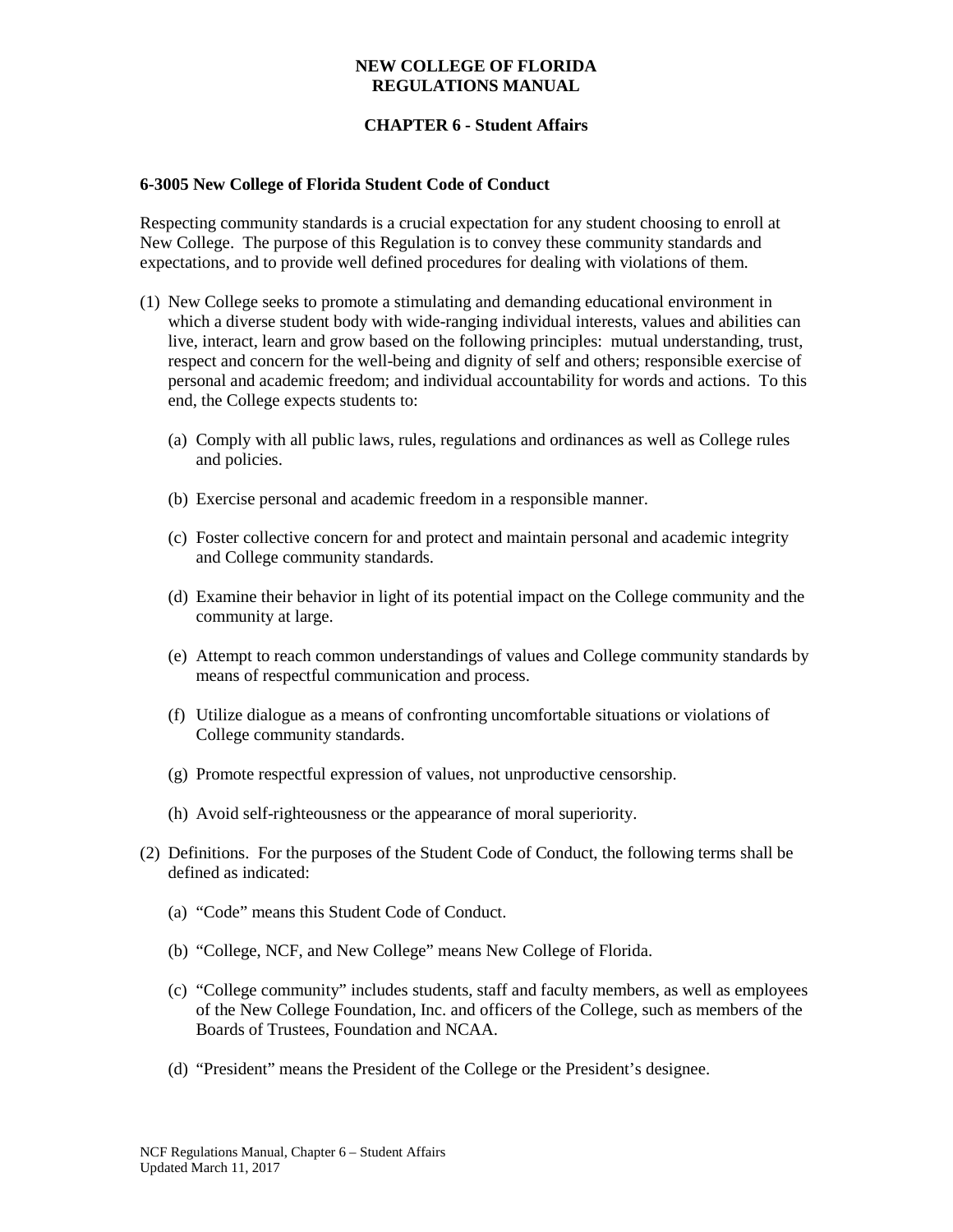# **CHAPTER 6 - Student Affairs**

- (e) "Dean" means the Dean of Student Affairs or the Dean's designee. The Dean is responsible for the administration of the Code of Conduct and for ensuring that all students are afforded due process.
- (f) "Student" means an individual who is enrolled as a student at the College, or a person who has submitted an application for admission, housing, or any other service provided by the College which requires student status. All students are subject to the Student Code of Conduct.
- (g) "Complainant" means one who makes a formal charge that a student has violated the Code of Conduct. Any member of the college community may make a complaint that a student has violated the Code of Conduct. However, during the student conduct process, the College shall be the Complainant and shall have the burden of showing the Respondent was responsible for alleged violations.
- (h) "Respondent" means a student against whom a complaint has been lodged.
- (i) "Student Conduct Officer" means the Dean or the Dean's designee.
- (j) "Conflict of Interest" refers to any situation where regard for the private interests of a person could lead to disregard of the public duty for objectivity and fairness.
- (k) "Community Board" refers to the six (6) member hearing board that makes recommendations to the Associate Dean of Student Affairs as to whether a Respondent is responsible for alleged violations of the Code of Conduct and what an appropriate sanction may be.

All other terms used in this Code shall be given their ordinary meaning.

- (3) Student Responsibilities and Rights
	- (a) Students are responsible for compliance with all federal and state laws, applicable county and municipal ordinances, and all rules, regulations, and written policies of the State of Florida Board of Governors and New College of Florida. Students accused of a crime can be prosecuted under federal or Florida criminal laws and also disciplined under the Student Code of Conduct. The College may pursue disciplinary action even if criminal justice authorities choose not to prosecute.
	- (b) Upon accepting a student for admission, the College shall provide the student with access to the Student Code of Conduct, the New College of Florida student government constitution, and any other statement of student rights and obligations that the College recognizes or expects a student to live up to.
	- (c) Without limiting or affecting the scope of the legal rights and obligations a student has under federal, state, and local constitutions, laws, rules, regulations, ordinances, and judicial decisions, students shall have the following rights and responsibilities:
		- 1. To express, individually and collectively, their views on issues of College policy.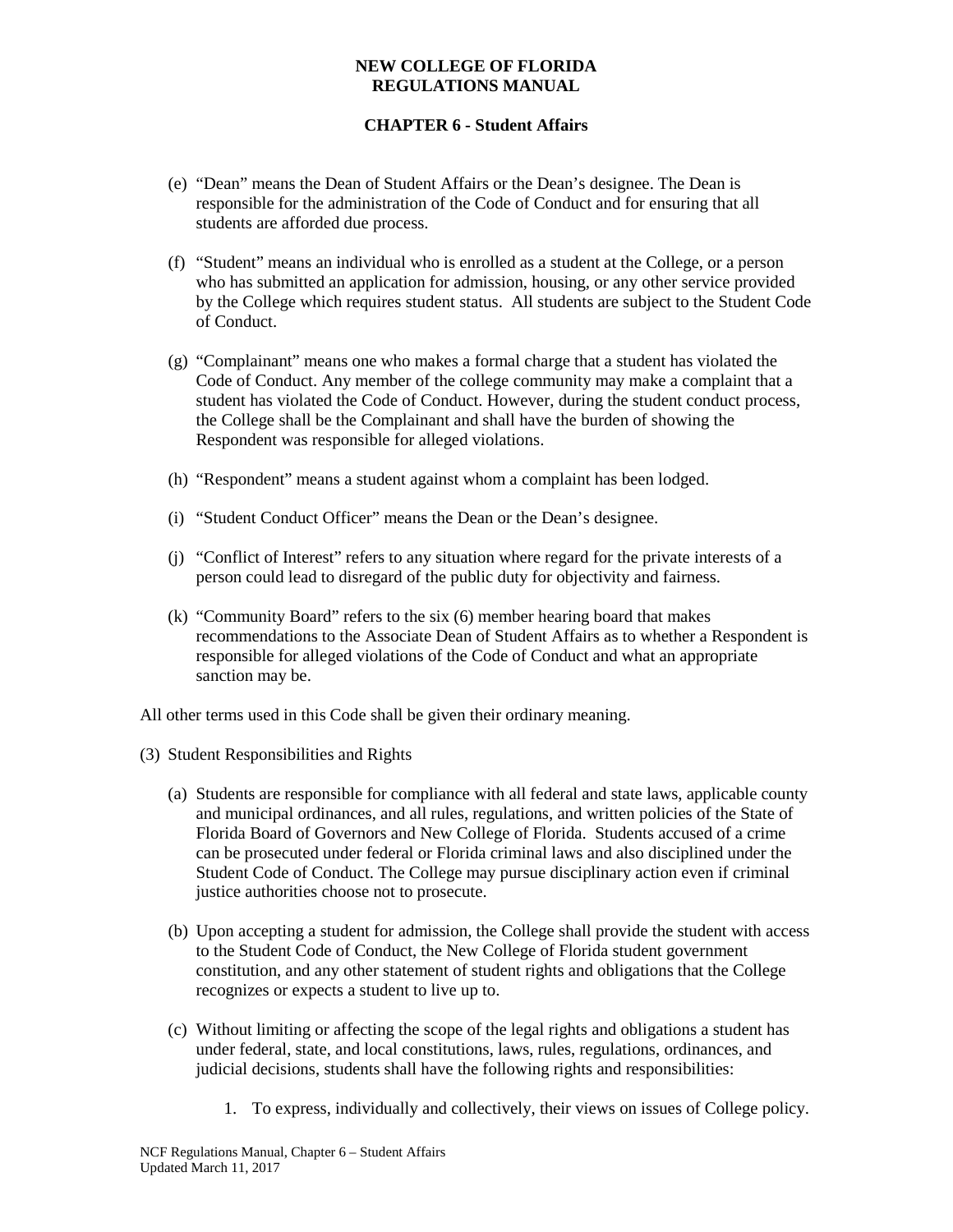- 2. To participate in the formulation of all policy changes that affect students.
- 3. To be informed by the President, through the student government, and to become involved, individually or through student government, in the formulation of any proposed change in policy that directly affects students prior to its implementation.
- 4. To receive within ten (10) days, through the student government, from the President, detailed and specific written responses to recommendations made in writing, through the student government, to the President, accepting, accepting with conditions, or rejecting such recommendations, and giving detailed reasons for any condition or rejection.
- 5. To have freedom of statement, association, or assembly in social, political, or personal matters.
- 6. To have equal availability of and access to the facilities necessary for the exercise of the rights set forth in paragraphs (i) through (v) without regard to race, sex, gender, religion, beliefs, nationality, ethnic origin, sexual orientation, gender identity or gender expression, disability, or any other reason, except as provided by law.
- 7. To publish student publications free from prior censorship.
- 8. To develop student publication editorial policy free from academic penalty or removal because of student, faculty, staff, or public disapproval of editorial policy or content.
- 9. To have information about a student, acquired by College employees, kept confidential, to the extent required by law, except upon specific request by the student to release such information.
- 10. To take reasoned and responsible exception to the data, views, assignments and methods offered in any course of study, to reserve judgment about matters of opinion, and to bring such grievances before the Council of Academic Affairs.
- 11. To conduct research freely, and publish, discuss, and exchange findings or recommendations, whether individually or in association with local, state, national, or international groups.
- 12. To due process as set forth in the Student Code of Conduct.
- 13. To the security and privacy of their dormitory rooms, persons, and personal possessions, and to be free from unreasonable restrictions upon the use of their rooms, personal possessions or their personal liberty, provided that this does not infringe upon the reasonable exercise of the privacy or property rights of others.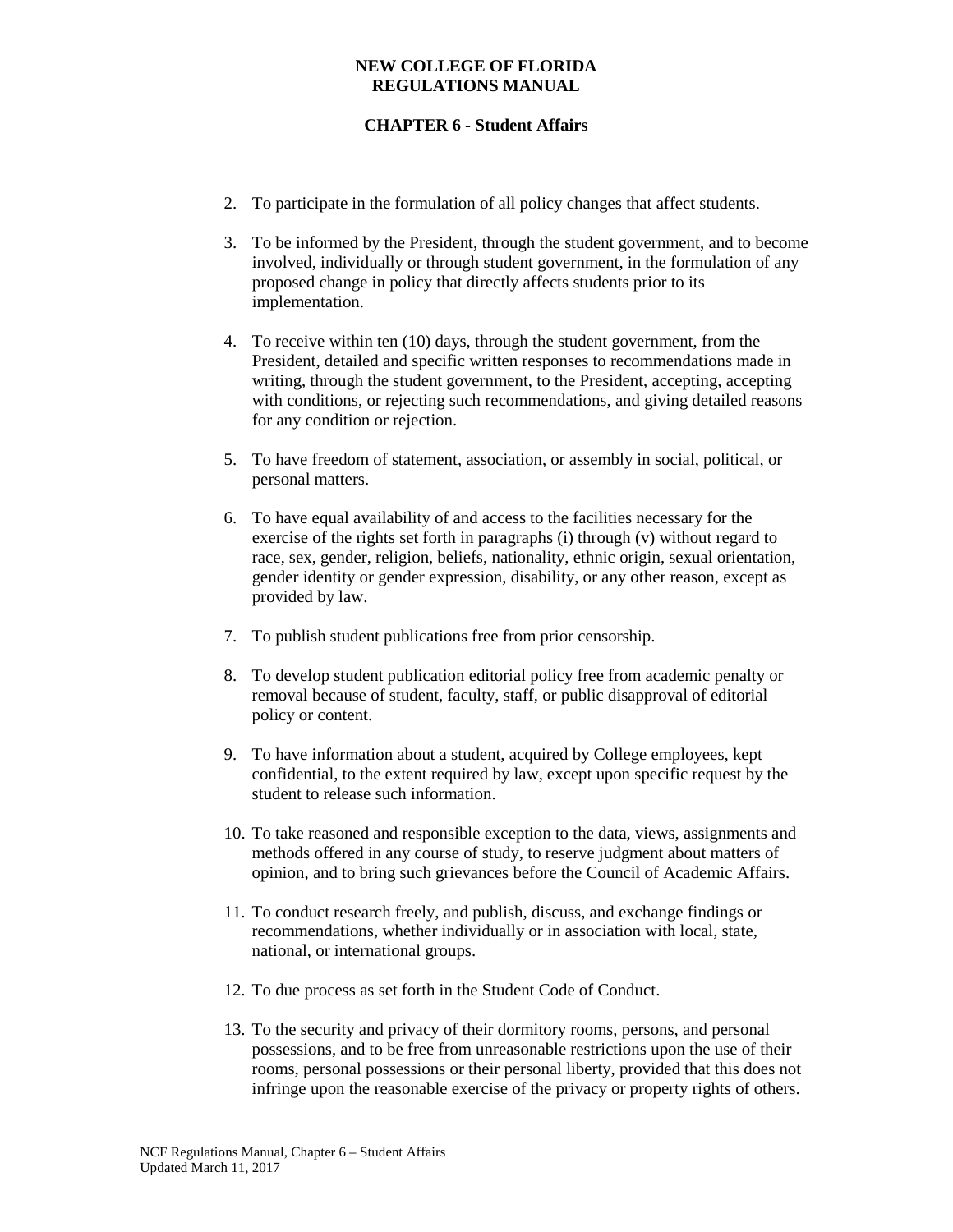- (4) Jurisdiction of the College
	- (a) College jurisdiction, including jurisdiction to impose disciplinary sanctions for violation of the Code, extends to any conduct which occurs on the campus of the College and to any conduct that occurs off campus that adversely impacts the College, the College community, or the pursuit of the mission of the College.
	- (b) All students are subject to the Code. In addition to responsibility for their own conduct and actions, students may be responsible for their guests and their guests' conduct.
	- (c) Students charged with violating the Code will be provided with notice of the charges, will have the right to present information in their favor, the right to respond to the charges, and the right to a decision based upon the record of a formal hearing.
- (5) Offenses
	- (a) Any of the following actions, or the aiding, abetting, or inciting of any of the following actions, constitutes an offense for which a student will be subject to the student disciplinary process:
		- 1. Misuse of Keys Unauthorized possession or use of any key or key type device to any College facility or property.
		- 2. Misuse of Identification The use of falsified identification documents or of another's identification card/document, including the use of another's computer account/password.
		- 3. False Information Knowingly making a false oral or written statement to any College board, committee, office, or member of the College community.
		- 4. Misuse of Materials Unauthorized reading, removing, duplicating, photographing, and/or forging, counterfeiting, altering or misusing of any College material, file, document or record, computer records, software, data files and similar entities owned or maintained by any member of the College community.
		- 5. Failure to Respond to Notice Failure to make a timely response to any official request from a member of the faculty, administration, or staff. The College requires that each student maintain a current address on file with the College. Official College correspondence mailed to that address is deemed sufficient as notice to the student. It is a student's responsibility to notify the College immediately of any change of address.
		- 6. Failure to Respond to Instructions Failure to comply with authorized oral instructions from or agreements with College officials, including student employees, acting in accordance with their assigned duties.
		- 7. Misuse of Property Destruction, damage, misuse, or defacing of, or unauthorized entry into College buildings or property, private property and personal property, on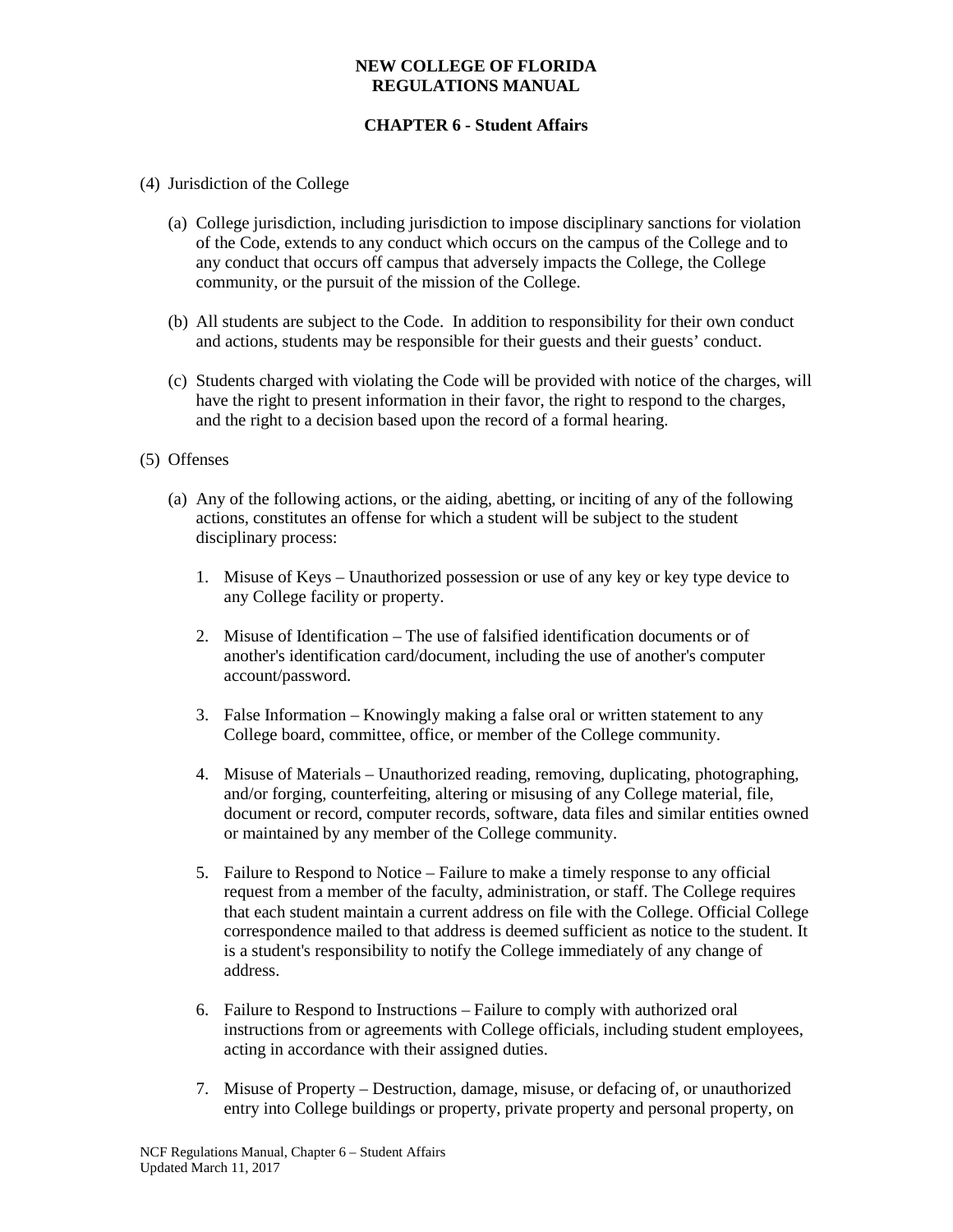# **CHAPTER 6 - Student Affairs**

the campus of the College, including but not limited to access to the College pool, access to files, documents, records, research apparatus, or library materials, including computer systems, networks, and peripherals, owned or maintained by members of the faculty, administration, staff, or student body. It also includes intentional misuse of any College fire alarm or safety equipment.

- 8. Aiding and Abetting Any student who knowingly acts in concert to violate a Student Code of Conduct policy, who knowingly acts to conceal, or who knowingly obstructs an investigation will be subject to the student disciplinary process.
- 9. Theft The unauthorized taking, misappropriation or possession of any real, personal, or intellectual property owned or maintained by the College or any person on campus.
- 10. Gambling Conducting or organizing any form of gambling which harms or exploits any member of the College community.
- 11. Hazing Hazing means any action or situation which recklessly or intentionally endangers the mental or physical health or safety of a student for the purpose of initiation or admission into an affiliation with an organization. Such actions shall include, but not be limited to, any brutality of a physical nature, such as whipping, beating, branding, forced calisthenics, exposure to the elements, forced consumption of any food, liquor, drug, or other substance, or any other forced physical activity which could adversely affect the physical health or safety of the individual to extreme mental stress, such as sleep deprivation, forced exclusion from social contact, forced conduct which could result in extreme embarrassment, or any other forced activity which could adversely affect the mental health or dignity of the individual.
- 12. Weapons, Firearms, or Explosive Devices The unauthorized possession, use or sale of any weapon, firearm, or any incendiary, explosive or destructive device, including fireworks.
- 13. Bomb Threat Reporting false presence of an explosive or incendiary device.
- 14. Illegal Use or Possession of Drugs Illegal possession, use, sale or attempt to obtain any drug. The term "drugs" includes any narcotic drug, central nervous system stimulant, hallucinogenic drug, barbiturate, or any other substance treated as such and defined by the law as a drug or controlled substance. See New College Regulation 6-3004 for specifics regarding level of offenses and sanctions.
- 15. Privacy Failure to respect the right to privacy of any member of the College community, including accessing another's computer files and/or email, prying observation, or voyeurism.
- 16. Illegal Downloading of File Sharing Material.
- 17. Inappropriate Expression The College recognizes that students must be free to utilize their constitutional rights to freedom of speech and freedom to assemble.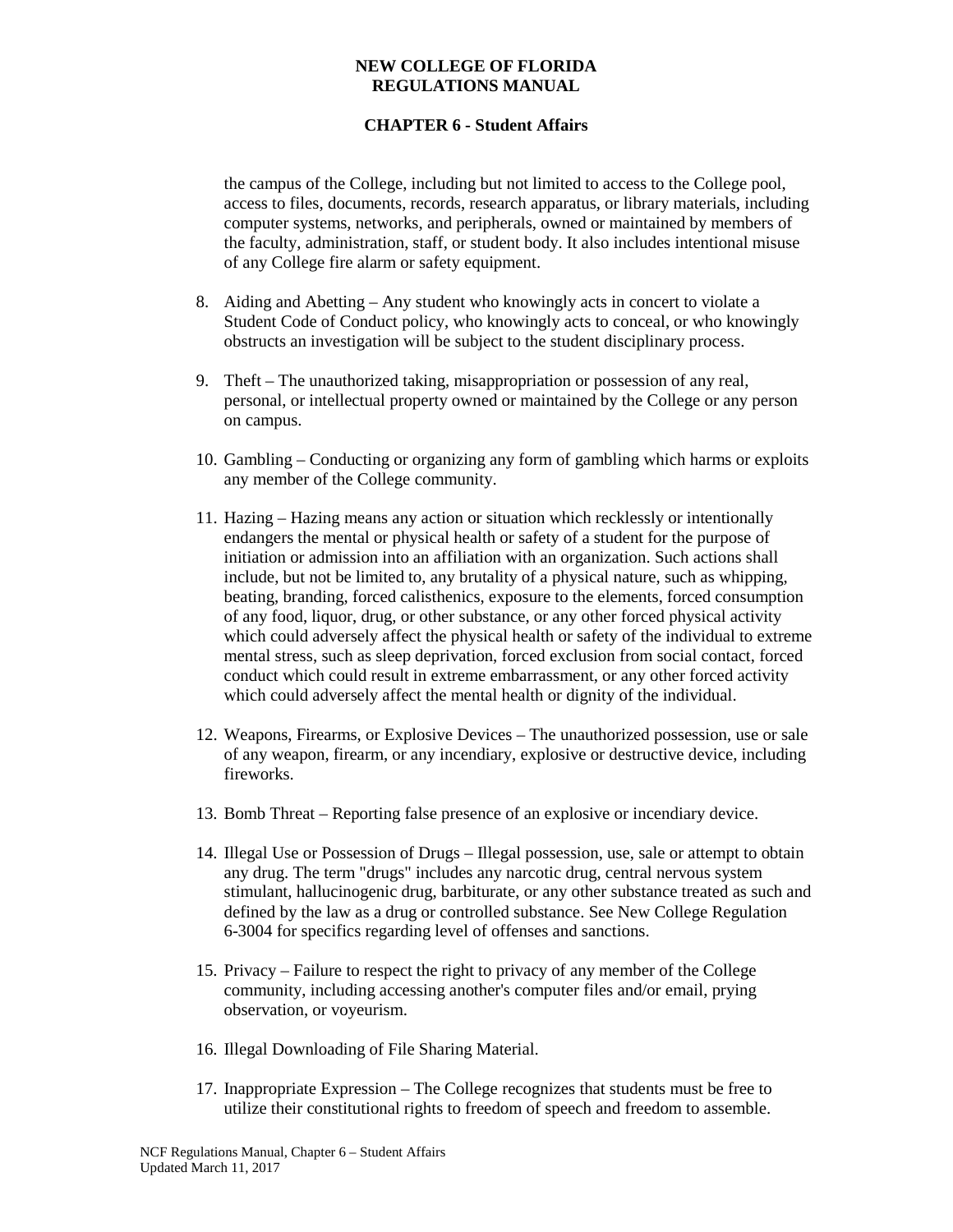# **CHAPTER 6 - Student Affairs**

While students are encouraged to express those rights, any demonstrations or protests must be non-violent in nature, and must be conducted without endangering their own health and safety, or the health and safety of other students, faculty, staff, or visitors. Students shall not knowingly damage any College or personal property. No student or group of students shall obstruct the free movement of other persons, including police and other emergency service personnel about the campus, interfere with the use of College facilities, or prevent the normal operation of the College, both inside and outside the classroom setting.

- 18. Bullying, Harassment or Retaliation Conduct which creates an intimidating, hostile, offensive working or educational environment, or harassment of a Complainant or other person alleging misconduct, including, but not limited to intimidation and threats, as well as shaming and bullying on electronic forums and social media.
- 19. Stalking To repeatedly follow or encounter another person so as to harass that person. Stalking is also a violation of Title IX. See New College of Florida Regulation 3-4018 regarding Sexual Discrimination/Harassment for specifics about procedures for investigation, adjudication, remedial measure and related matters.
- 20. Sexual Misconduct, Including Sexual Harassment and Public Indecency and Voyeurism – Sexual harassment is conduct of a sexual nature or with sexual implications, which interferes with a person's status or performance by creating an intimidating, hostile or offensive educational or working environment. This conduct may include, but is not limited to, the following: inappropriate and unwanted touching; the display of sexually explicit or suggestive materials; use of sexually explicit or suggestive language or gestures; and subtle pressure for sexual activity, as well as demands for sexual favors or physical assault. Public indecency refers to open and notorious actions which are offensive to common propriety, e.g., public sexual intercourse. Sexual misconduct is also a violation of Title IX. See New College of Florida Regulation 3-4018 regarding Sexual Discrimination/Harassment for specifics about procedures for investigation, adjudication, remedial measure and related matters.
- 21. Domestic/Relationship Violence Assault or battery to a person who is a relative, spouse, boyfriend, or girlfriend of the student. This can occur without regard to the gender of the victim or the student in question.
- 22. Disruptive Conduct Actions that impair, interfere with or obstruct the orderly conduct, processes and functions of the College. Disruptive conduct shall include, but not be limited to the following:
	- a. Interference with freedom of movement of any member or guest of the College;
	- b. Impeding or interference with the rights of others to enter, use or leave any College facility, service or scheduled activity, or to carry out their normal functions or duties;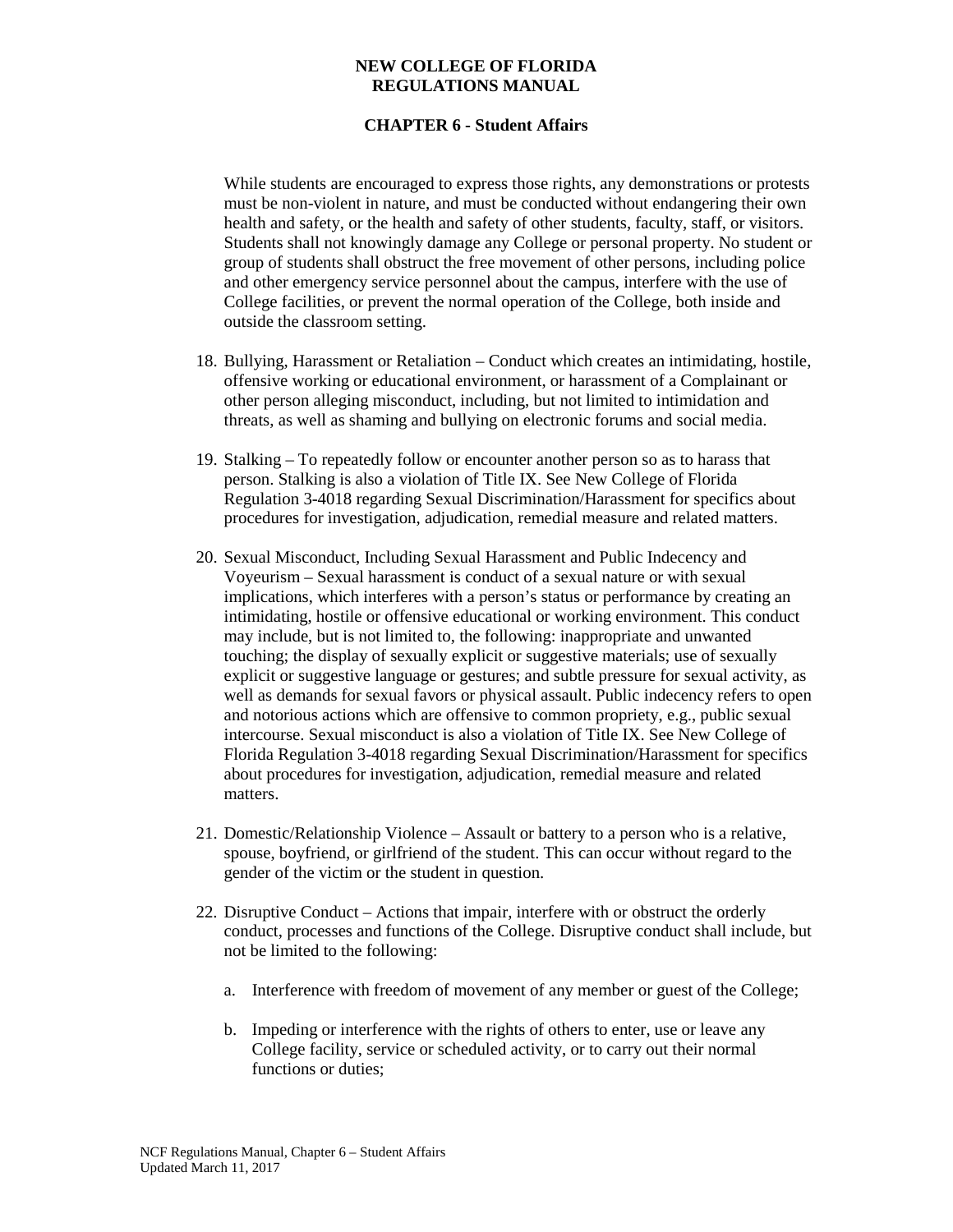- c. Interference with academic freedom and freedom of speech of any member or guest at the College; or
- d. Threats of Violence An intentional threat by word or act to do violence to another person, and doing some act which creates a well-founded fear that such violence is imminent.
- e. Breach of Peace, such as causing a disturbance or being unruly.
- 23. Violent Misconduct When one person actually and intentionally touches or strikes another person against his/her will, or intentionally causes bodily harm.
- 24. Sexual Battery/Rape According to Section 794.011(1)(h), Florida Statutes, sexual battery is the "Oral, anal or vaginal penetration by union with a sexual organ of another or anal/vaginal penetration by another object." The act is performed against the victim's will or without her/his consent. An individual who is mentally incapacitated, asleep or physically helpless or unconscious due to alcohol or other drug consumption is considered unable to give consent. The same definition applies regardless of whether the assailant is a stranger or an acquaintance or a group of individuals. The type of force employed may involve physical violence, coercion or threat of harm to the victim. Date or acquaintance rape is the sexual battery of an individual by someone the victim knows. Group or gang rape is the sexual battery of an individual by multiple perpetrators. Sexual battery/rape is also a violation of Title IX. See New College of Florida Regulation 3-4018 regarding Sexual Discrimination/Harassment for specifics about procedures for investigation, adjudication, remedial measure and related matters.
- 25. Underage Zero Tolerance As referenced in Section 322.2616, Florida Statutes, the State of Florida prohibits persons under the age of 21 from having a breath-alcohol level of 0.02 percent or higher and to drive or be in actual physical control of a motor vehicle. Such violations shall result in the State suspending one's license and referral to the student disciplinary process. See New College Regulation 6-3004 for specifics regarding level of offenses and sanctions.
- 26. Disorderly Intoxication No student shall be publicly intoxicated to the point of being unruly, causing a disturbance, or endangering the safety of himself/herself or another person or property. See New College Regulation 6-3004 for specifics regarding level of offenses and sanctions.
- 27. Violation of New College of Florida Alcohol and Other Drug Regulation 6-3004.
- 28. Inappropriate Conduct at College-sponsored Events Students are expected to govern their behavior at College-sponsored events and conduct themselves within the guidelines of the Student Code of Conduct.
- 29. Violation of Residence Hall Policies as set out in student housing contracts.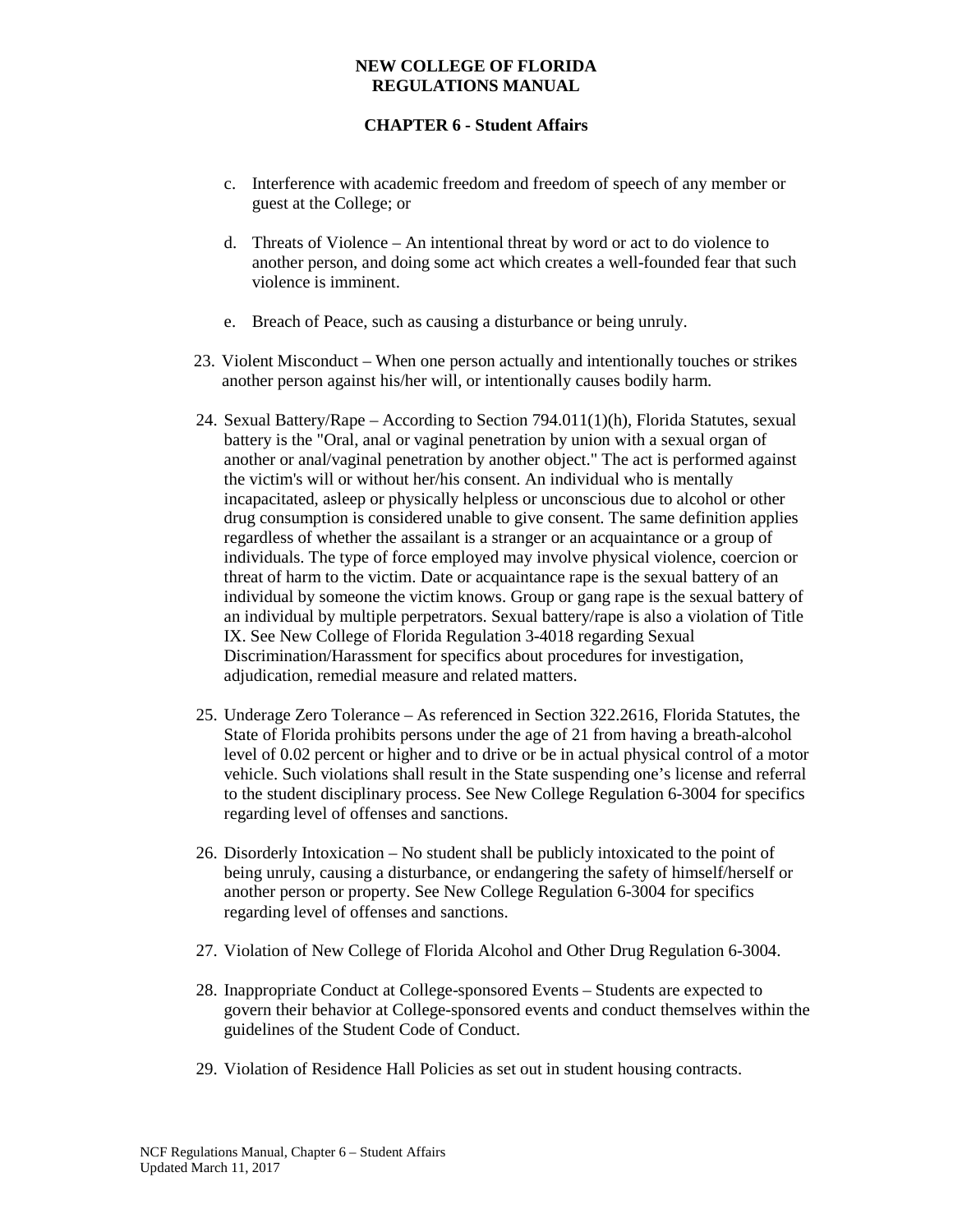- 30. Bikes/Skateboards/Rollerblading Riding a bicycle, skateboard, or rollerblades within an area on campus where there are signs posted that such actions are strictly prohibited is cause for referral to Office of Student Affairs.
- 31. Violation of New College of Florida traffic rules and regulations.
- 32. Violation of any federal, state, or local law, ordinance, rule or regulation, including but not limited to the rules, regulations, and written policies of the Florida Board of Governors and New College of Florida.
- 33. Violation of probation Failure to abide by conditions of probation.
- 34. Obstruction of Student Judicial Process Acts that disrupt the College judicial process, including attempting to coerce or influence a person in order to discourage their participation in any judicial proceeding. Such acts shall include, but may not be limited to:
	- a. Failure to appear at an official College hearing when proper notification has been provided;
	- b. Knowingly falsifying, distorting or misrepresenting information before a judicial proceeding;
	- c. Deliberate disruption or interference with the orderly conduct of a judicial proceeding;
	- d. Knowingly initiating a complaint/referral without cause;
	- e. Use of threats, coercion, or intimidation to discourage proper participation or use of the judicial process;
	- f. Attempting to influence the impartiality of a member of the judicial process prior to or during the course of the judicial proceeding;
	- g. Harassment or intimidation of any participant in the judicial process.
- (b) Misbehavior of Guests When a student invites a guest to the campus, the student is either responsible for being physically present while the guest is on campus or the visitor must have an authorized, current College guest card. Students are responsible for their guests' conduct. Students will be held accountable for any actions or conduct of their guests that are in violation of this Code.
- (6) Student Conduct Process and Procedures. [See section (7) of this document for Academic Dishonesty Process and Procedures.]
	- (a) Filing a Complaint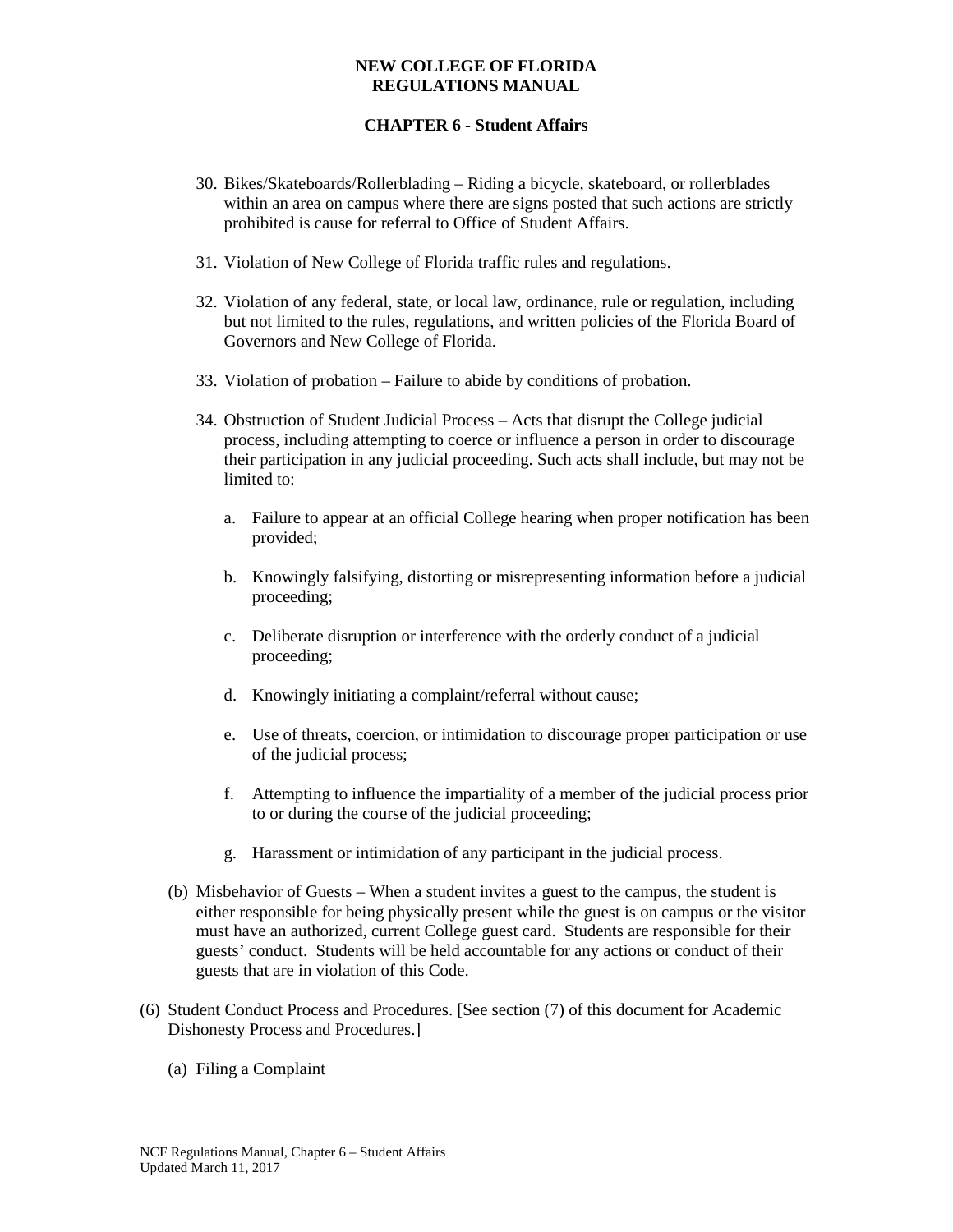- 1. Official complaints must be in writing. Verbal complaints can be made but may be dealt with informally, rather than following the procedure outlined below.
- 2. Any member of the College community may file a complaint against a student asserting a violation of the Student Code of Conduct. Complaints must be filed in writing with the Office of Student Affairs, (Hamilton Classroom 001, New College, 5800 Bay Shore Road, Sarasota, FL 34243) within a reasonable time following the discovery of the violation. In no event may a complaint be filed later than six (6) months after the time that the event was discovered, or reasonably should have been discovered, except in extraordinary circumstances. A complaint must include the following information:
	- a. The name, address, telephone number, and email address of the person filing the complaint.
	- b. The name of the student or students alleged to have committed the violation, and, if known, their address, telephone number, and email address.
	- c. A statement of the provision or provisions of the Code that have been violated.
	- d. The date when the violation occurred.
	- e. A summary of the conduct or the essential facts asserted to violate the Code.
	- f. The signature of the person filing the complaint.
- 3. The Office of Student Affairs shall investigate all complaints. Within five (5) business days of the filing of a complaint, the Dean shall determine whether there are reasonable grounds to believe that a violation of the Code has occurred. If it is determined that reasonable grounds exist, pre-hearing procedures will be initiated. At this point the College becomes the Complainant throughout the student conduct process.
- 4. If at any point the Dean determines that charges are not warranted or that insufficient evidence exists to continue, the charges may be withdrawn. In the event charges are withdrawn, the student shall be notified via mail and email within two (2) business days of the decision.
- (b) Pre-hearing Procedure
	- 1. The Dean shall appoint a Student Conduct Officer. The Student Conduct Officer shall be a member of the faculty, administration, or the Office of Student Affairs.
	- 2. The Student Conduct Officer will email and mail, via campus mailbox, a written notice of the charges to the Respondent. Failure to respond to a written notice of charges is a violation of the Code and may result in additional charges. The notice will also remind the Respondent of how to access the Code so that the student can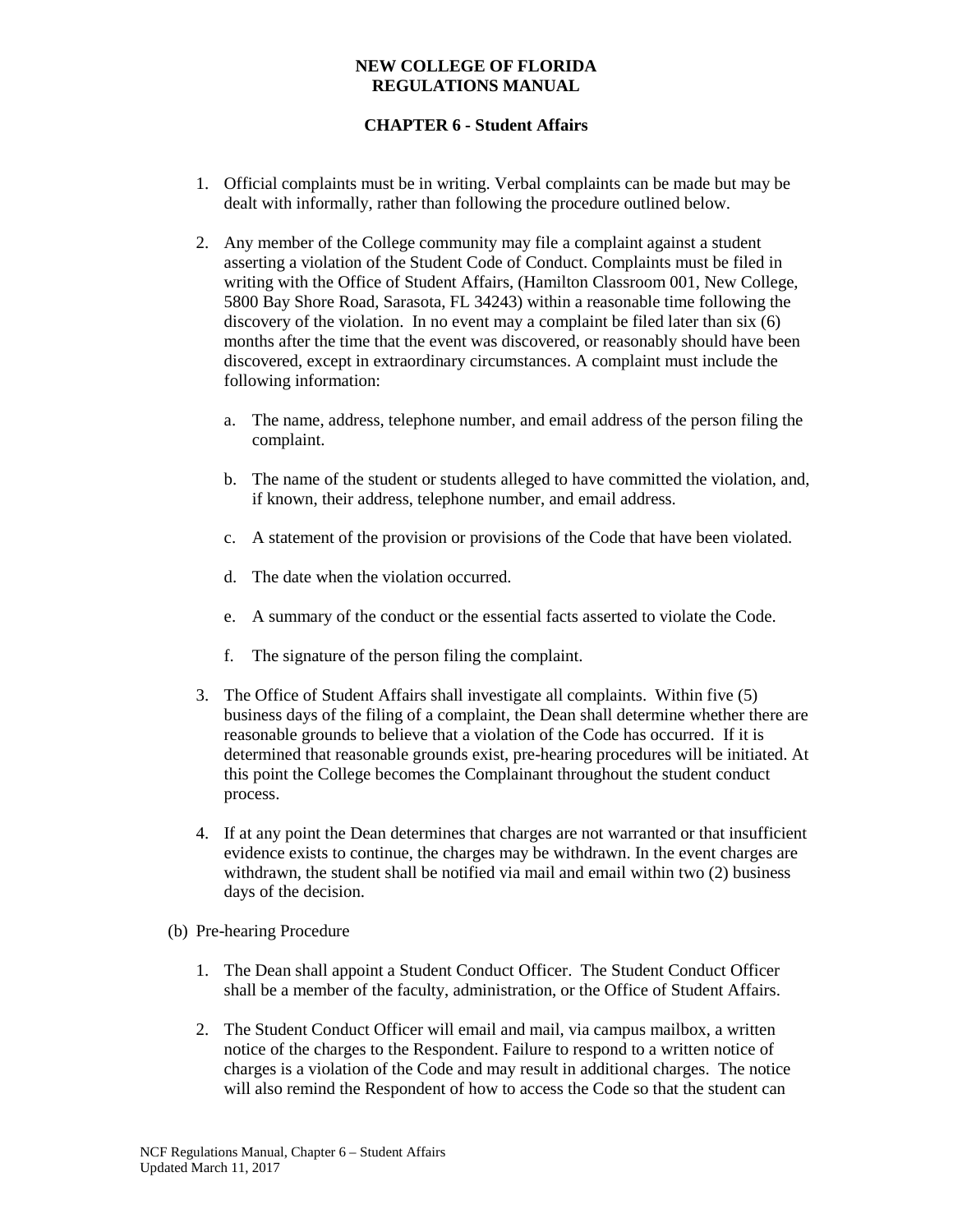# **CHAPTER 6 - Student Affairs**

understand the procedures that will be followed. The written notice of charges shall include a statement of the essential facts constituting a violation of the Code.

- 3. The Student Conduct Officer will conduct a preliminary meeting with the Respondent charged with violation of the Code. The meeting shall be conducted within five (5) business days of the date that the written notice of charges is mailed to the Respondent unless the Respondent provides documentation of extenuating circumstances preventing the Respondent from meeting with the Student Conduct Officer within five (5) business days of the notice being mailed to the student. The preliminary meeting has two purposes:
	- a. To review the alleged violations and charges, the Code of Conduct, the hearing option and process, possible sanctions, as well as to answer any questions the Respondent may have, and
	- b. To give the Respondent the option of acknowledging responsibility for the alleged violation and to accept the sanction proposed by the Student Conduct Officer in accordance with the Code or to contest responsibility and/or the sanction through the hearing process. The decision of the Respondent shall be confirmed in writing.
- 4. Respondents can choose to have an advisor of their choice present at the preliminary meeting with the Student Conduct Officer. The advisor must be a member of the College community. College employees who have a potential conflict of interest may not serve as an advisor to the Respondent. The advisor can speak with the Respondent during the course of the preliminary meeting, but cannot speak for the student, act as attorney or otherwise participate in the meeting.
- 5. The Respondent and the Respondent's advisor, if any, shall have the right to inspect all of the information that will be presented during the Community Board hearing at least three (3) business days before the hearing. The College also has the right to review any information the Respondent intends to use at the hearing at least three (3) business days before the hearing.
- 6. The Dean, in consultation with the President, is authorized to institute interim measures including, but not limited to, removal from on-campus housing, restrictions on attending classes, restriction on attending on-campus activities and, when appropriate, suspension from the College if, in their judgment, the student's continued presence or use of privileges at the College pending the outcome of proceedings, is likely to cause harm to members of the College community. Any interim suspension shall be based upon information gathered in the initial stage of the investigation of student misconduct. Students issued an interim suspension must be provided an expedited emergency hearing within 48 hours of the preliminary hearing conducted by the Student Conduct Officer.
- (c) Hearing Procedures
	- 1. Composition of Community Board: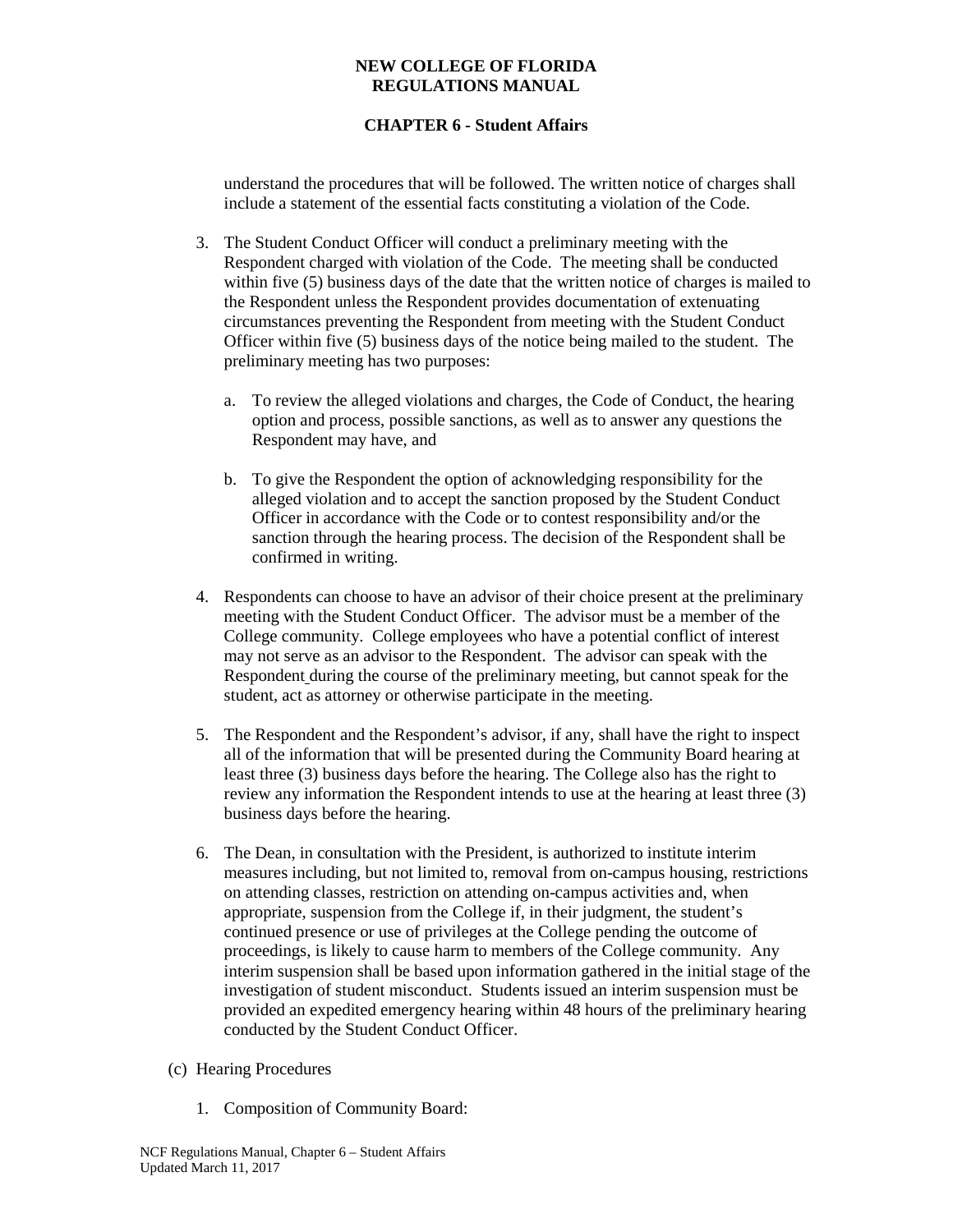# **CHAPTER 6 - Student Affairs**

- a. Each specific Community Board will consist of six members, three students and three full time, regular members of the faculty or staff, drawn from the available pool of Community Board members who have been vetted and trained annually. A Chair will be selected by the members for each hearing.
- b. No member of the Board may have a conflict of interest in the proceeding, he/she will not be eligible to serve. The Complainant or the Respondent may request that any member of the Board step down when a conflict of interest exists.
- c. The Student Conduct Officer shall advise the Community Board during the hearing and, if necessary, provide the tie-breaking vote when the Board decision is evenly split concerning a Respondent's responsibility or sanction.

## 2. Procedures

- a. All Community Board hearings shall be conducted within fifteen business days of the Respondent's request for a hearing, unless extenuating circumstances require an extension of no more than fifteen additional business days. The Respondent and Complainant shall be given no less than three (3) business days' notice of when and where the hearing will be scheduled. If a Respondent fails to appear without justification, the Board may continue in the Respondent's absence.
- b. At the start of the hearing the Student Conduct Officer will announce that the proceedings will be recorded and then turn the proceeding over to the Chair.
- c. Board members shall introduce themselves and individually declare that they have completed the requisite Community Board training.
- d. The Chair reads the charges against the Respondent and asks the Respondent to state for the record whether the Respondent accepts responsibility for each charge.
- e. After the Respondent's response to the charges, the Complainant will make a statement to substantiate the allegations and provide any relevant documentation or evidence other than witness testimony. Following the Complainant's statement the Respondent will be allowed to make a statement refuting or contextualizing the information provided by the Complainant and provide any relevant documentation or evidence other than witness testimony. The Respondent may not be forced to present testimony that is self-incriminating. However, the College is not required to postpone disciplinary procedures or actions pending criminal prosecution.
- f. Following the statements and presentation of evidence by each party, the Complainant will present any witnesses to the alleged violation(s) and ask questions of them. The Respondent will then be permitted to ask questions of those witnesses. After all of the Complainant's witnesses have been questioned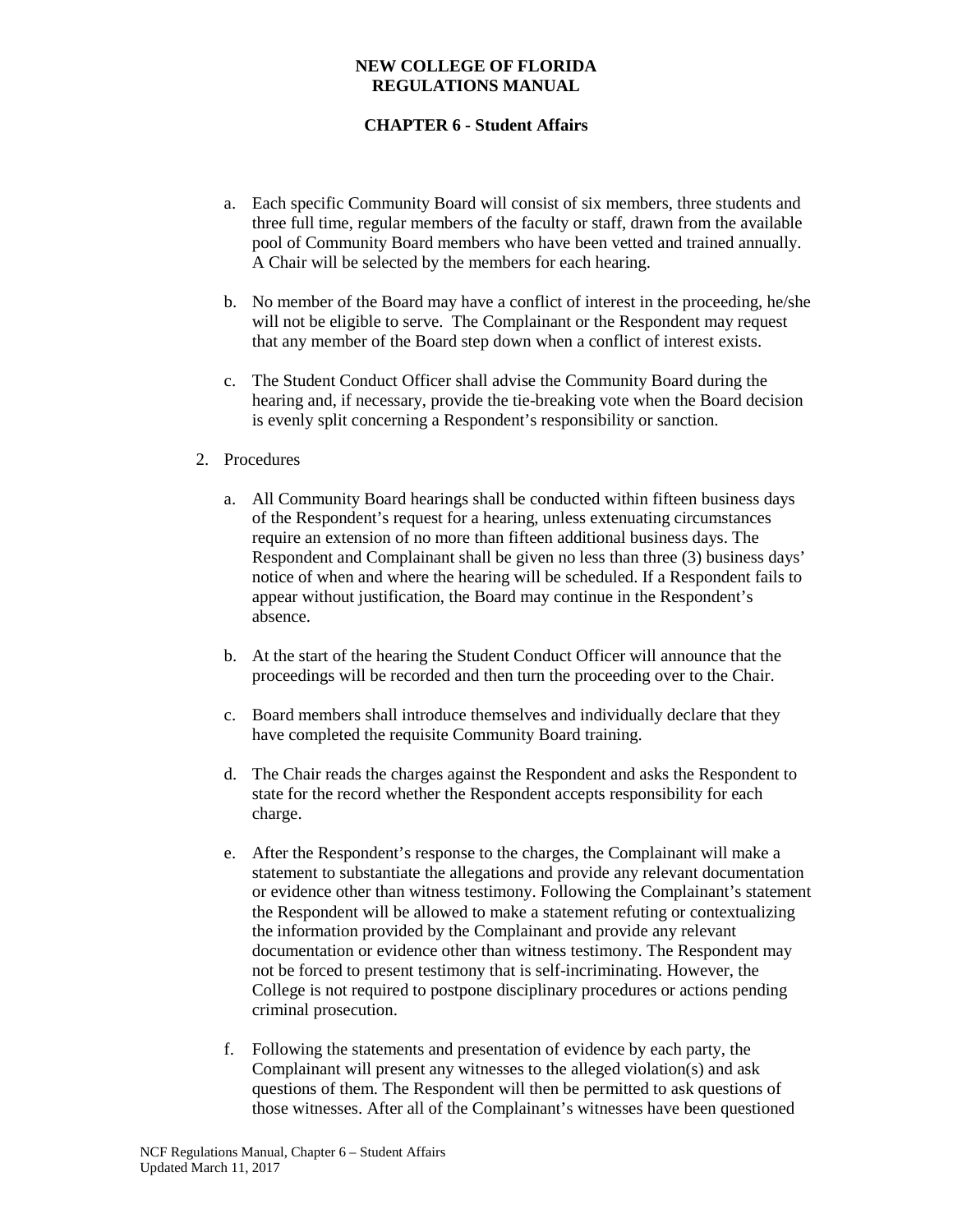## **CHAPTER 6 - Student Affairs**

by both parties, the Respondent may call witnesses and ask questions of them. The Complainant shall be permitted to ask questions of each of the Respondent's witnesses. Witnesses are only to appear when they need to testify.

- g. The Complainant shall then be allowed to make a closing statement summarizing the evidence presented demonstrating that the Respondent violated the Code of Conduct. Then the Respondent shall be allowed to make a closing statement summarizing the evidence presented demonstrating that the Respondent did not violate the Code of Conduct.
- h. After hearing all relevant testimony and reviewing all relevant evidence the Board shall determine by majority vote whether it believes the Respondent has violated the Code. If the Board determines that it believes the Respondent is responsible, then it shall meet in private to recommend, again by majority vote, an appropriate sanction in accordance with the Code. The Board's findings will be submitted to the Associate Dean of Student Affairs in writing within 24 hours of the decision being reached. The findings may include dissenting opinions, if any.
- i. All hearings will be closed to spectators.
- j. If a hearing involves more than one Respondent, the Dean shall determine whether hearings concerning each Respondent will be conducted separately or jointly. The determination shall be based upon consideration of the fairness of the proceeding to all of the parties. If conducting hearings jointly will prejudice any of the Respondents, the hearings shall be conducted separately.
- k. Questions and answers from Complainant, Respondent and witnesses shall all be addressed to the Board, not asked directly. Civility and maturity is expected from all parties. The Complainant, the Respondent, as well as members of the Community Board, will have the opportunity to ask questions.
- l. No information that is not pertinent to the charges will discussed or considered at the hearing. Only after a decision about whether the Respondent is responsible has been reached can past behaviors be considered by the Board with respect to appropriate disciplinary sanctions.
- m. The burden of proof is on the Complainant. The standard of proof is "preponderance of evidence" and "more likely than not". The question that the Board should consider is whether it is reasonable to conclude from the information submitted that the Respondent committed the offense for which the Respondent has been charged. This burden differs from the criminal law standard of proof "beyond a reasonable doubt." Accordingly, the respondent is found "responsible" or "not responsible," as opposed to guilty or not guilty.
- 3. Emergency Hearings. The Student Conduct Officer for expedited emergency hearings will be either the Dean or the Associate Dean of Student Affairs.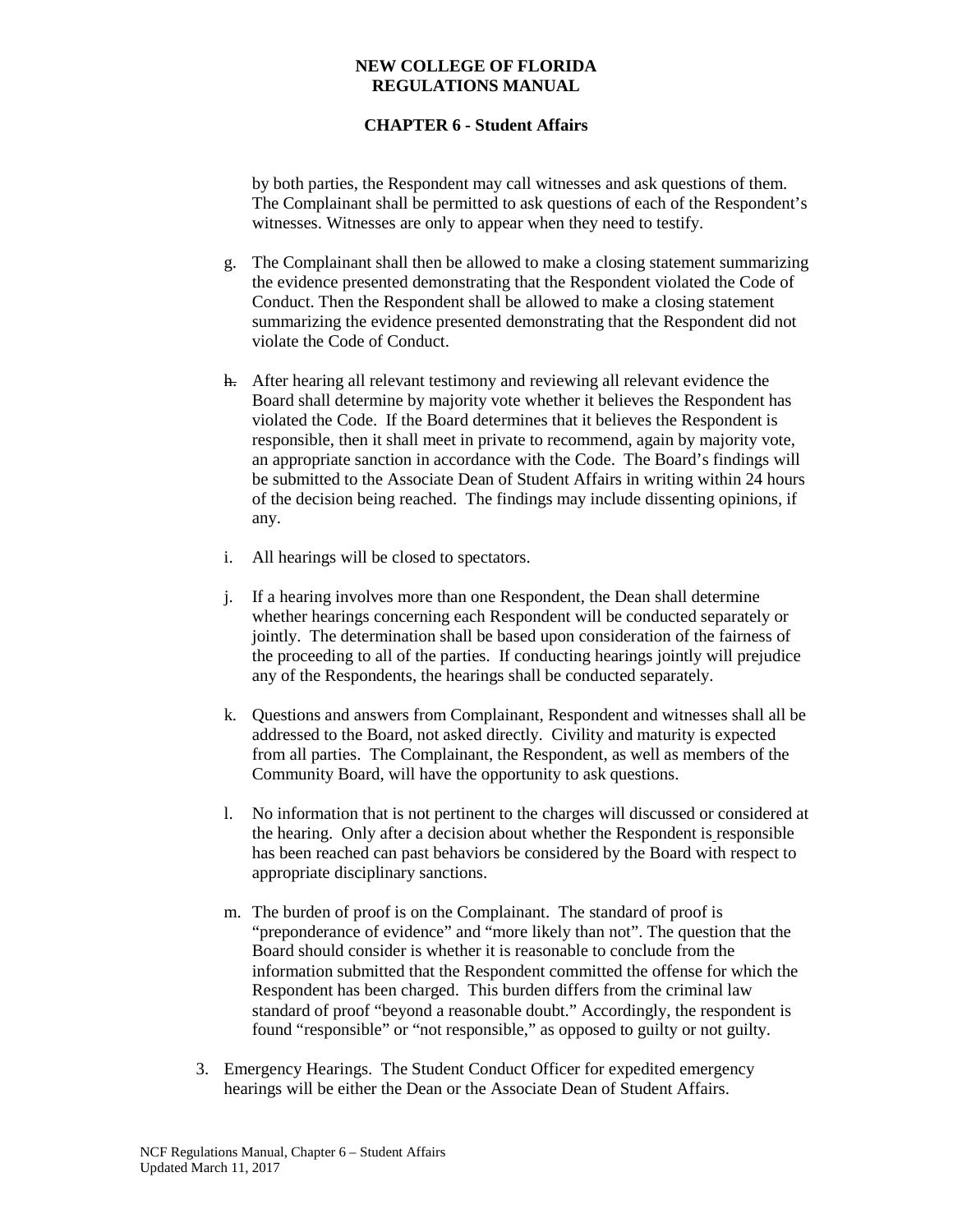- (d) Post-Hearing Procedures
	- 1. Within two (2) business days after receiving the Board's findings and recommendations, the Associate Dean will review and decide whether to adopt, modify, or reject the Board's recommended decision and sanctions. If there are any differences between the recommendations of the Board and the decision of the Associate Dean, such variance from the recommendation shall be explained in writing and presented to the Respondent within that two (2) business day period.
	- 2. The Respondent may appeal the decision of the Associate Dean to the Dean of Student Affairs within five (5) business days of the Associate Dean's decision. The appeal must be in writing and must clearly state the grounds for the appeal. The entire record of the initial hearing will be considered on appeal. The Dean is authorized to contact any participants from the initial hearing for clarification. In considering appeals, the Dean shall determine whether proceedings of the Community Board were conducted fairly and in conformance with the Code, and whether the decision was based upon substantial information, that is, whether there were facts in the case sufficient to support the decision of the Board. The decision of the Dean will be rendered within five (5) business days of receipt of the appeal. The Dean may uphold, amend or overrule the decision of the Associate Dean. Additionally, if appropriate, the Dean may direct that a new hearing be conducted. The decision shall be in writing. A copy will be given to the Respondent and a second copy will be filed in the Dean's office. The Dean's decision shall be final.
- (e) A Respondent shall remain eligible to attend classes and College activities pending the College's disciplinary decision and until any appeal is concluded, except as set forth below:
	- 1. In cases where the President or President's designee determines that the health, safety, or welfare of the Respondent or a member of the College community is involved, the Respondent may be temporarily suspended from classes and/or university activities.
	- 2. In cases where the sanction(s) determined by the College official(s) in the disciplinary decision include either suspension or expulsion, the Respondent's privileges at the university, including the ability to attend classes and engage in university activities may be revoked.
	- 3. If a Respondent's privileges are temporarily suspended or revoked as described in this paragraph, but the Respondent is subsequently found not responsible for the violation, the university shall:
		- a. Correct any record of the change in enrollment status in the Respondent's permanent records and reports in a manner compliant with state and federal laws; and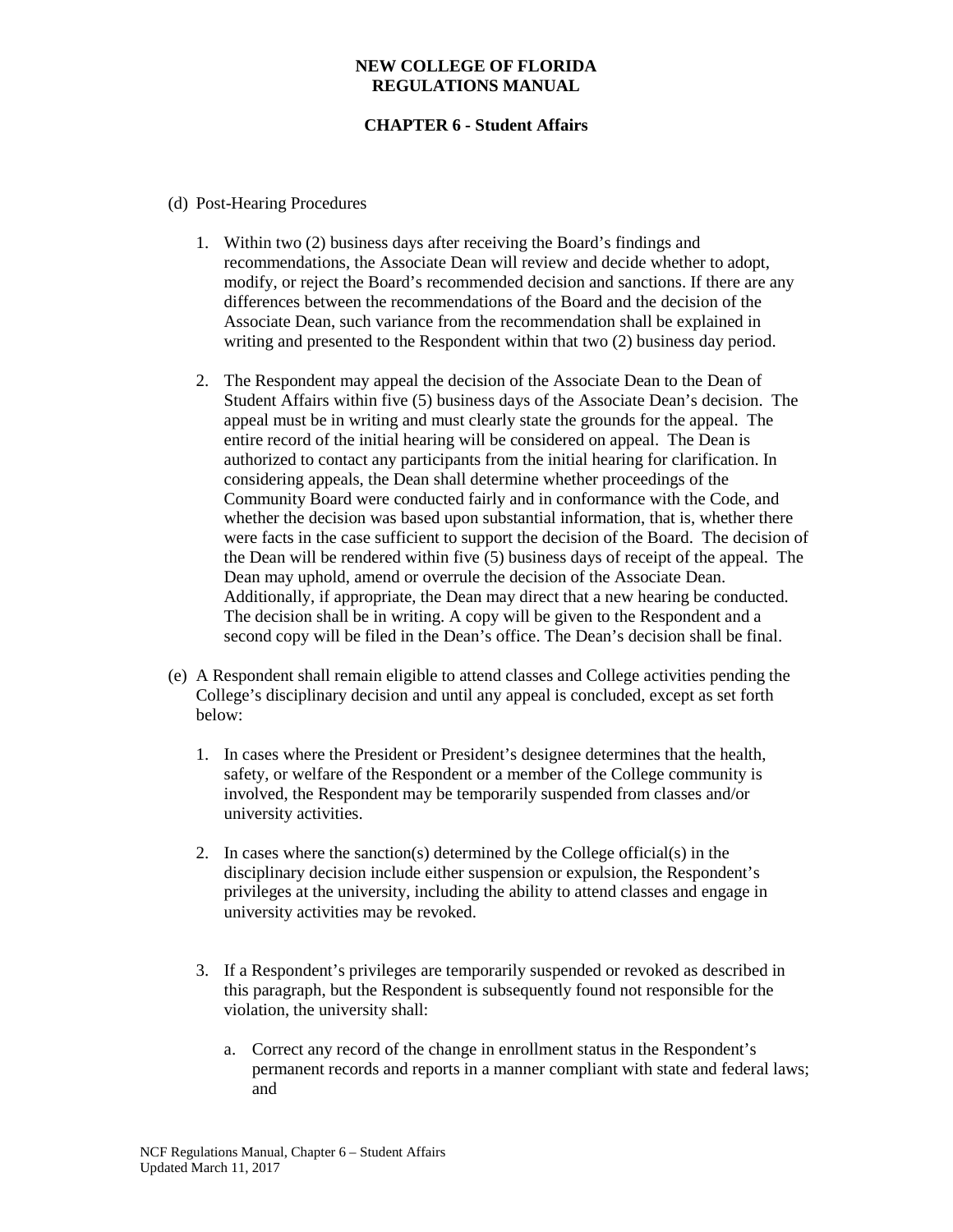- b. Refund to the Respondent a pro rata portion of any charges for tuition and out-ofstate fees, as appropriate, if the temporary revocation or suspension of the student's ability to attend classes lasts for more than ten (10) school days.
- (f) Sanctions. Sanctions shall be commensurate with the offense with consideration given to any aggravating or mitigating circumstances. The Board may take into consideration past sanctions for similar infractions. When imposing sanctions, the Board can review the accused student's past disciplinary file and take into consideration past relevant sanctions. The student's past disciplinary file should not be consulted until the Board has determined whether the Respondent is "responsible" or "not responsible." Past behavior must be as documented in the student's discipline file. Any of the following sanctions, or combination of sanctions, can be imposed on a student, group of students, or student organization. Students who are found "not responsible" are not subject to further sanctions.
	- 1. Expulsion Permanent termination of a student's privilege to attend the College, including trespass on campus. In cases where the student resides on campus, the student will be given reasonable time to vacate the residence halls (e.g., 24-48 hours). During the period of the expulsion, all of the student's contact with College departments and services must be through the Office of Student Affairs.
	- 2. Suspension Termination of a student's privilege to attend the College for a specific period of time, including trespass on campus. In cases where the student resides on campus, the student will be given reasonable time to vacate the residence halls (e.g., 24-48 hours). During the period of the suspension, all of the student's contact with College departments/services must be through the Office of Student Affairs.
	- 3. Exclusion from the Residence Halls permanent or temporary termination of the student's privilege to live in the New College Residence Halls. In cases where the student currently resides on campus, the student will be given reasonable time to vacate the residence halls (e.g., 24-48 hours). During the period of the Residence Hall expulsion, the student is in effect trespassed from using any of the Residence Halls, attending social gatherings in and around the halls, visiting friends or acquaintances in the halls or using the residence hall facilities or the residential life's staff services.
	- 4. Disciplinary Probation An official warning that the student's continued enrollment depends upon the maintenance of satisfactory citizenship during the period of disciplinary probation. A favorable recommendation to outsiders normally will not be furnished during the period of disciplinary probation. When disciplinary probation is imposed as a sanction, the student should be advised of the consequences of violation of the disciplinary probation. In the event disciplinary probation terms or conditions are violated, the Dean will impose the consequences of the disciplinary probation violation.
	- 5. Restrictions and behavioral contracts Conditions imposed on a student that specifically dictate and limit the future presence on campus and participation in College-related activities. The restrictions involved will be clearly identified and can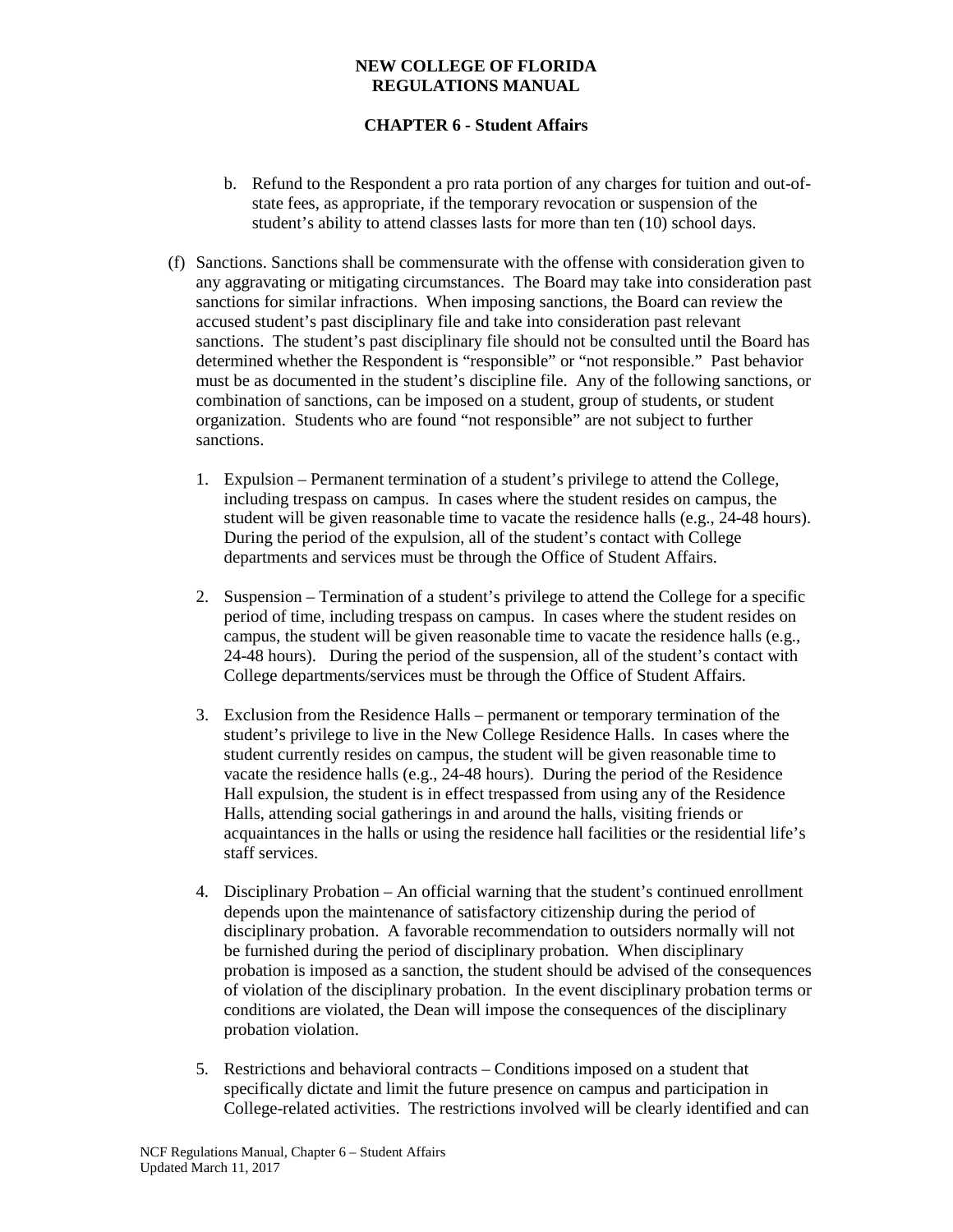# **CHAPTER 6 - Student Affairs**

include a restraining order forbidding the Respondent from all contact with individual members of the College community. Restrictions also can include denial of the privilege to operate a motor vehicle on campus, denial of participation in certain activities/events/organizations, denial of access to use of College services, and denial of presence in certain buildings or locations of campus.

- 6. Involuntary withdrawal College withdrawal of student from enrollment and student status.
- 7. Restitution and/or fine  $-A$  set monetary fee or payment for injury in cases involving theft, destruction of property, etc.
- 8. Other appropriate educational sanctions, such as community service hours, educational programs, written assignments, counseling, and evaluation.
- 9. Trespass Restriction from a specific area on campus.
- 10. Reprimand a letter which makes the incident a matter of record in the student's college file.
- 11. Warning an oral reprimand.
- (g) Time Frames. Minor deviations in any time frame, time period, or time limitation set out in the Code are acceptable if they are not prejudicial to the College or the student. However, any deviation from the time frame shall be both noted and explained in the record.
- (h) Status of Written Decisions or Appeals. Complaints, written decisions of the Board, and written decisions in appeal proceedings and any other written material submitted with regard to student conduct proceedings shall be treated as student records subject to confidentiality requirements of federal and State of Florida law. The records of Student Code of Conduct proceedings shall be kept separate from a student's academic records and maintained by the Office of the Dean of Student Affairs in a secure file. These records shall be destroyed ten years after the student's termination of enrollment at the College.
- (7) Academic Dishonesty and Disruption of Academic Process
	- (a) Plagiarism: Plagiarism is defined as "literary theft" and consists of the unattributed quotation of the exact words of a published text, or the unattributed borrowing of original ideas by paraphrase from a published text. On written papers for which the student employs information gathered from books, articles, web sites, or oral sources, each direct quotation, as well as ideas and facts that are not generally known to the public at large, or the form, structure, or style of a secondary source must be attributed to its author by means of the appropriate citation procedure. Only widely known facts and first-hand thoughts and observations original to the student do not require citations. Citations may be made in footnotes or within the body of the text. Plagiarism also consists of passing off as one's own segments or the total of another person's work.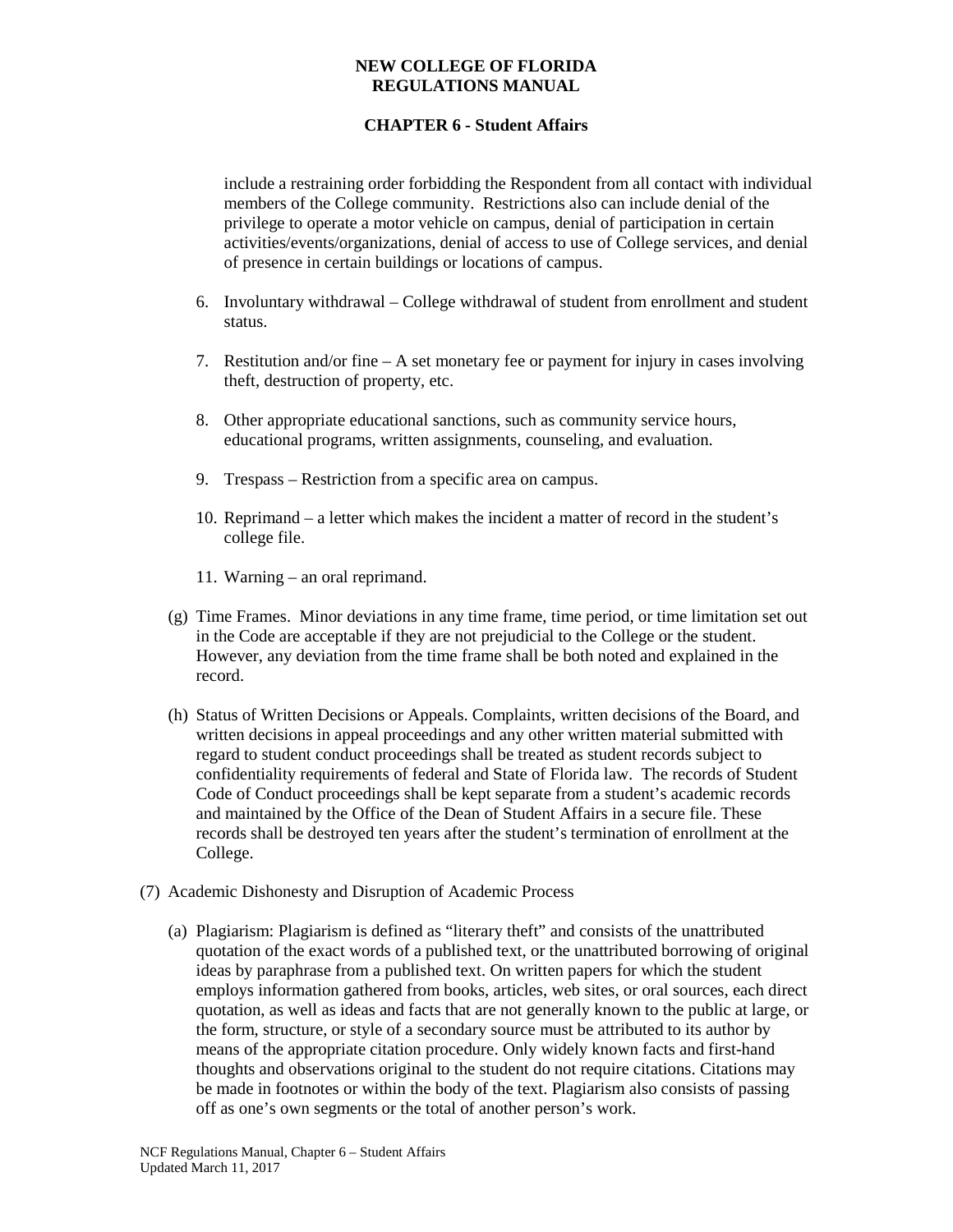- (b) Cheating. Cheating is defined as follows:
	- 1. the unauthorized granting or receiving of aid during the prescribed period of a course-graded exercise: students may not consult written materials such as notes or books, may not look at the paper of another student, nor consult orally with any other student taking the same test;
	- 2. asking another person to take an examination in his/her place;
	- 3. taking an examination for or in place of another student;
	- 4. stealing visual concepts, such as drawings, sketches, diagrams, musical programs and scores, graphs, maps, etc., and presenting them as one's own;
	- 5. stealing, borrowing, buying, or disseminating tests, answer keys or other examination material except as officially authorized, research papers, creative papers, speeches, etc.;
	- 6. stealing or copying computer programs and presenting them as one's own. Such stealing includes the use of another student's program, as obtained from the magnetic media or interactive terminals or from cards, print-out paper, etc.
- (c) Procedures for Handling Student Violations Involving Alleged Academic Dishonesty and Disruption of Academic Process:
	- 1. An apparent violation of academic honesty is handled initially by the instructor, who will discuss the incident with the student. The student may request a meeting with his/her contract sponsor and the instructor to discuss the incident further. The instructor should contact the student's contract sponsor and the Dean of Studies to inquire whether the student has engaged or allegedly engaged in academic dishonesty in the past.
	- 2. If the instructor decides, after the procedures in step (1) above, that further action is warranted, he or she will inform the student that the issue is being referred to the Dean of Studies.
	- 3. The Dean of Studies may meet with the faculty member(s) and/or the student to resolve the issue or may convene a hearing board consisting of an equal number of students and faculty. The hearing board shall review evidence, hear witnesses, and consider all related matters. The Dean of Studies will provide the student with no less than 5 days' notice prior the hearing. The respondent may have an advisor present, at the respondent's own cost. If scheduling difficulties arise due to the availability of said advisor, the hearing will proceed regardless.